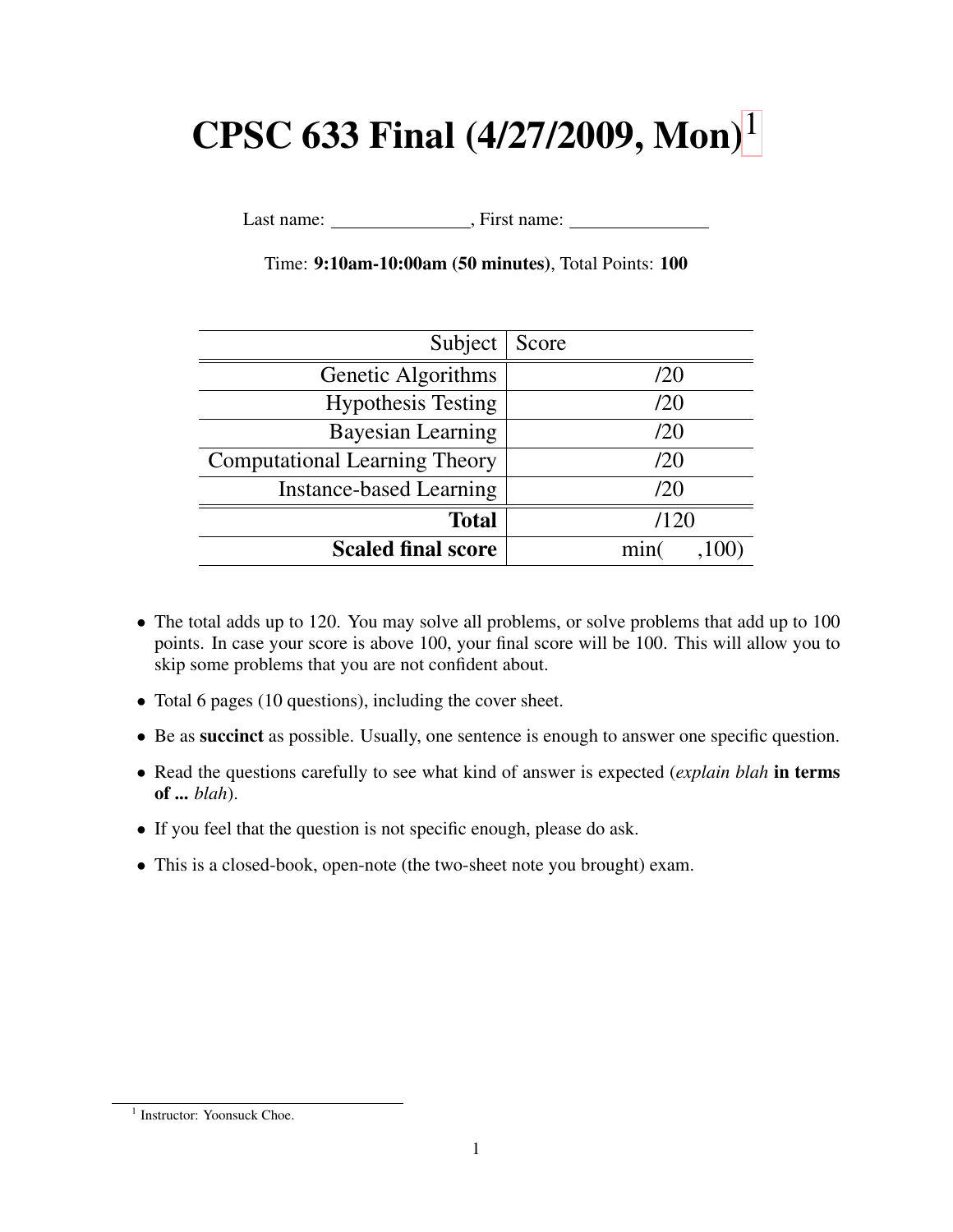#### 1 Genetic Algorithms

**Question 1 (12 pts):** What are the three factors determining the expected value  $E[m(s, t + 1)]$ (where  $m(s, t + 1)$  is the number of individuals representing schema s at time t) and explain how each factor contributes to  $E[m(s, t + 1)]$ . **Hint:** Think about the typical ingredients of GA.

Question 2 (12 pts): In neuroevolution, there is the problem of "competing convention". Explain what this is and why it can cause a problem, especially when crossing over. Hint: think about permutation of the hidden layer units.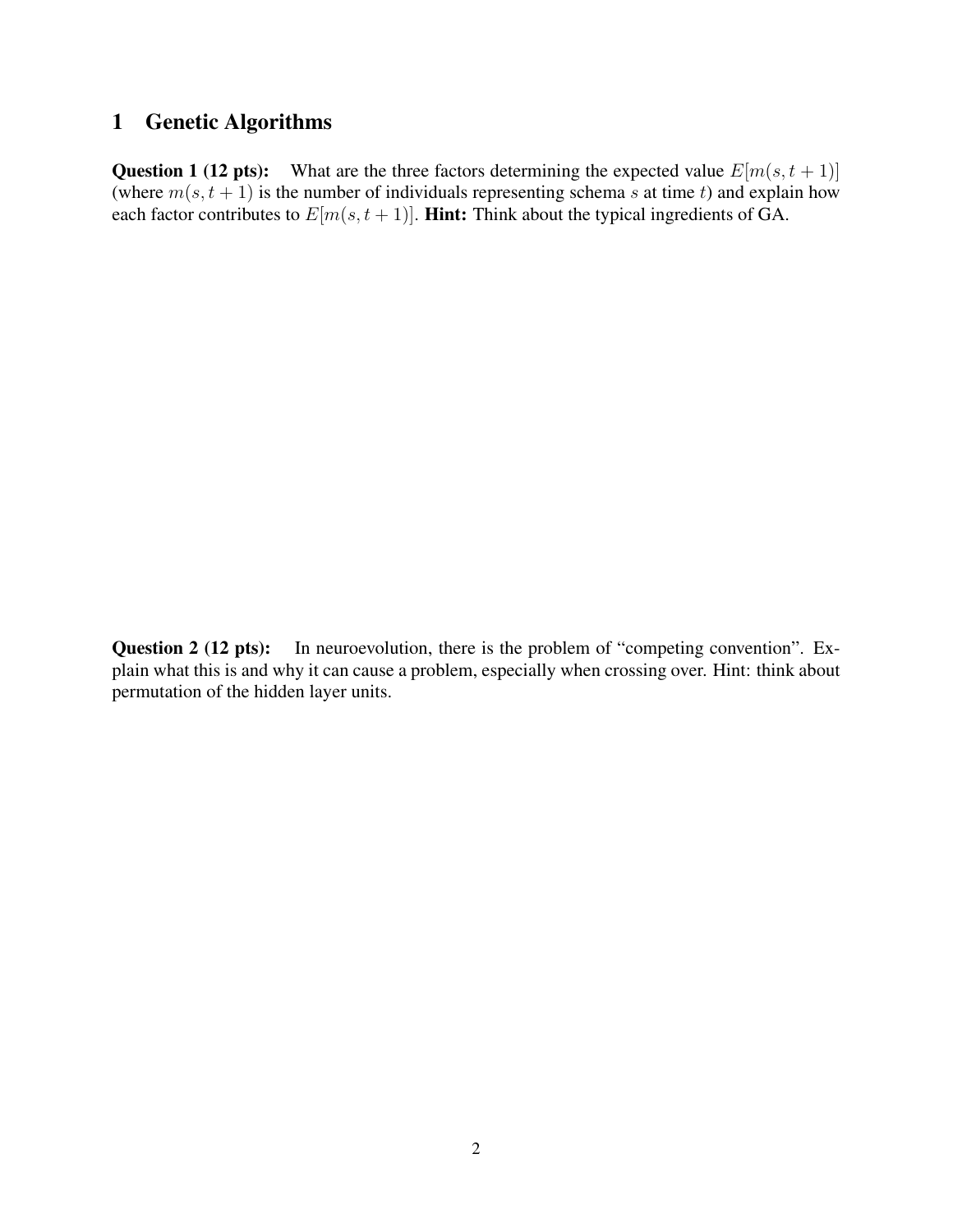## 2 Hypothesis Testing

Question 3 (12 pts): Explain why the average error for all instances can be seen as a random variable, and how that fact relates to the confidence interval of the estimated error rate. Hint: Error made on a single training instance can itself be treated as a random variable.

Question 4 (12 pts): Why is it the case that the confidence interval reduces if you have more samples  $n$ ?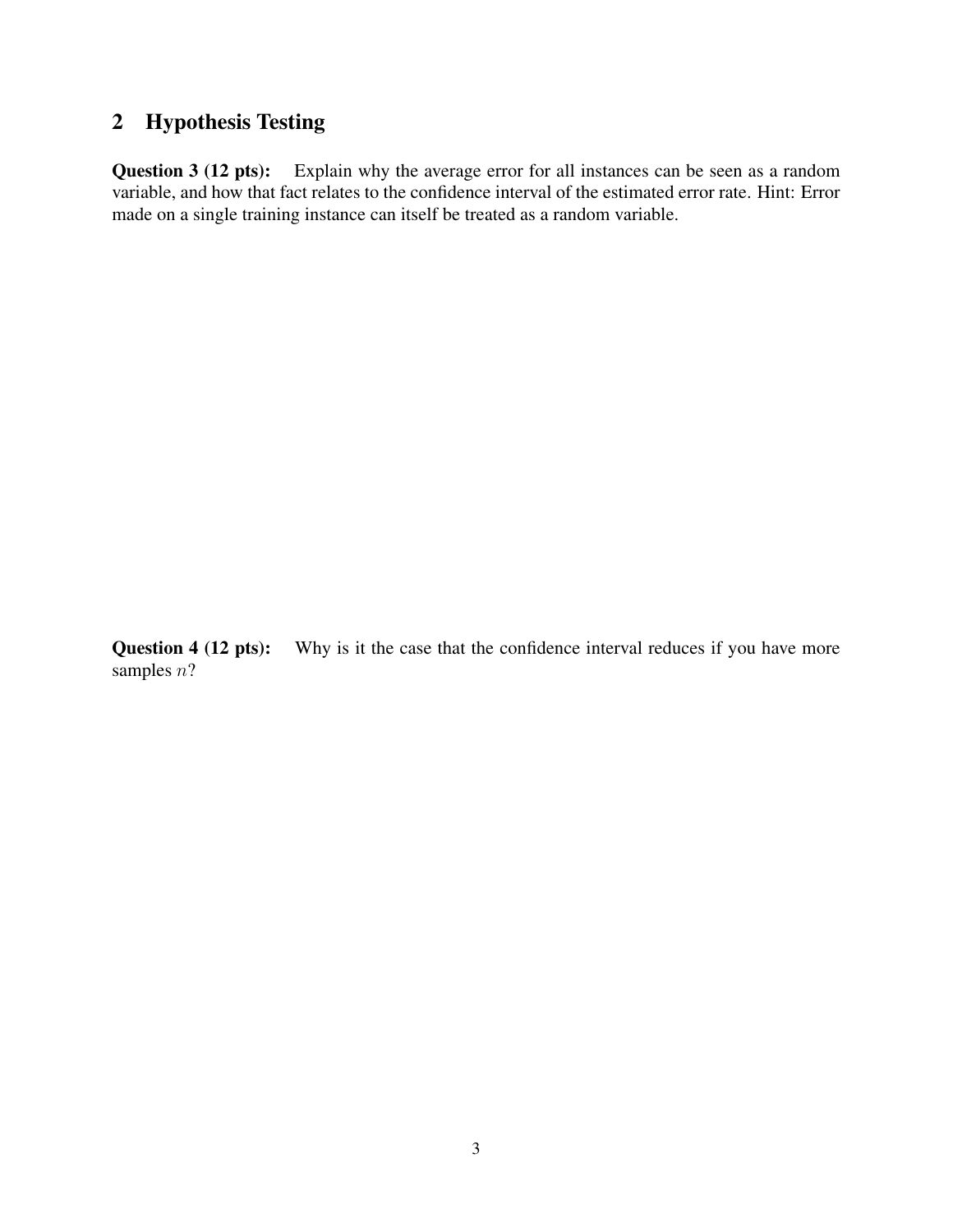# 3 Bayesian Learning

Question 5 (12 pts): (1) Show how  $h_{MAP}$  can be the same as  $h_{MDL}$ , and (2) explain why this is a significant result.

Question 6 (12 pts): Does  $h_{MAP}$  give the same result as an optimal classifier? Explain why or why not.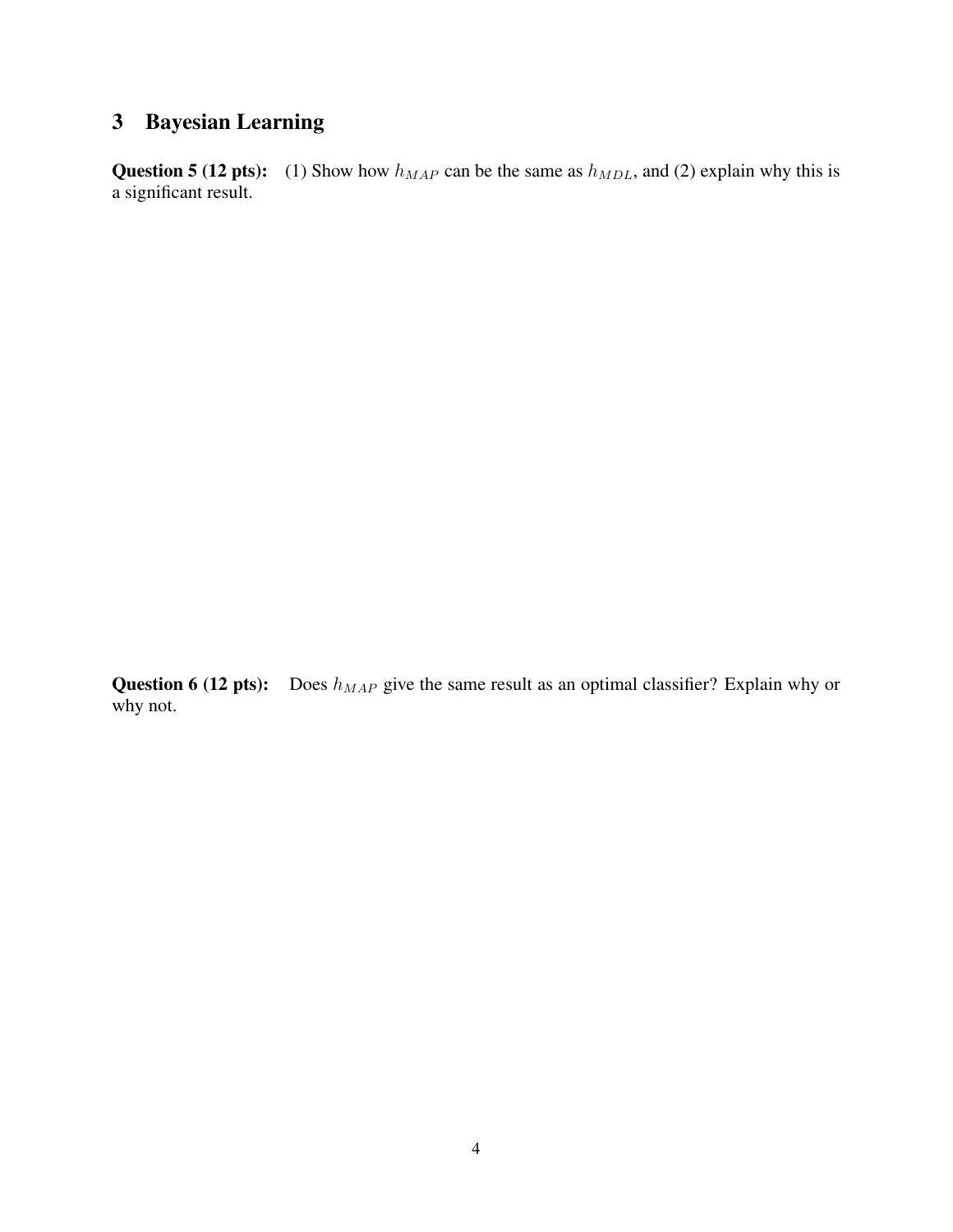### 4 Computational Learning Theory

**Question 7 (12 pts):** A particular hypothesis space  $H$  having a high VC dimension has both advantage(s) and disadvantage(s). What are those advantage(s)/disadvantage(s)? Explain in terms of (1) richness/expressibility of the hypotheses and (2) sample complexity.

**Question 8 (12 pts):** Explain why the mistake bound of the Halving Algorithm is  $\lfloor \log_2 |H| \rfloor$ . Hint: The classification is incorrect if a majority of the hypotheses (i.e., more than half) in the current *VS* voted for the wrong answer, and initially,  $|VS| = |H|$ .